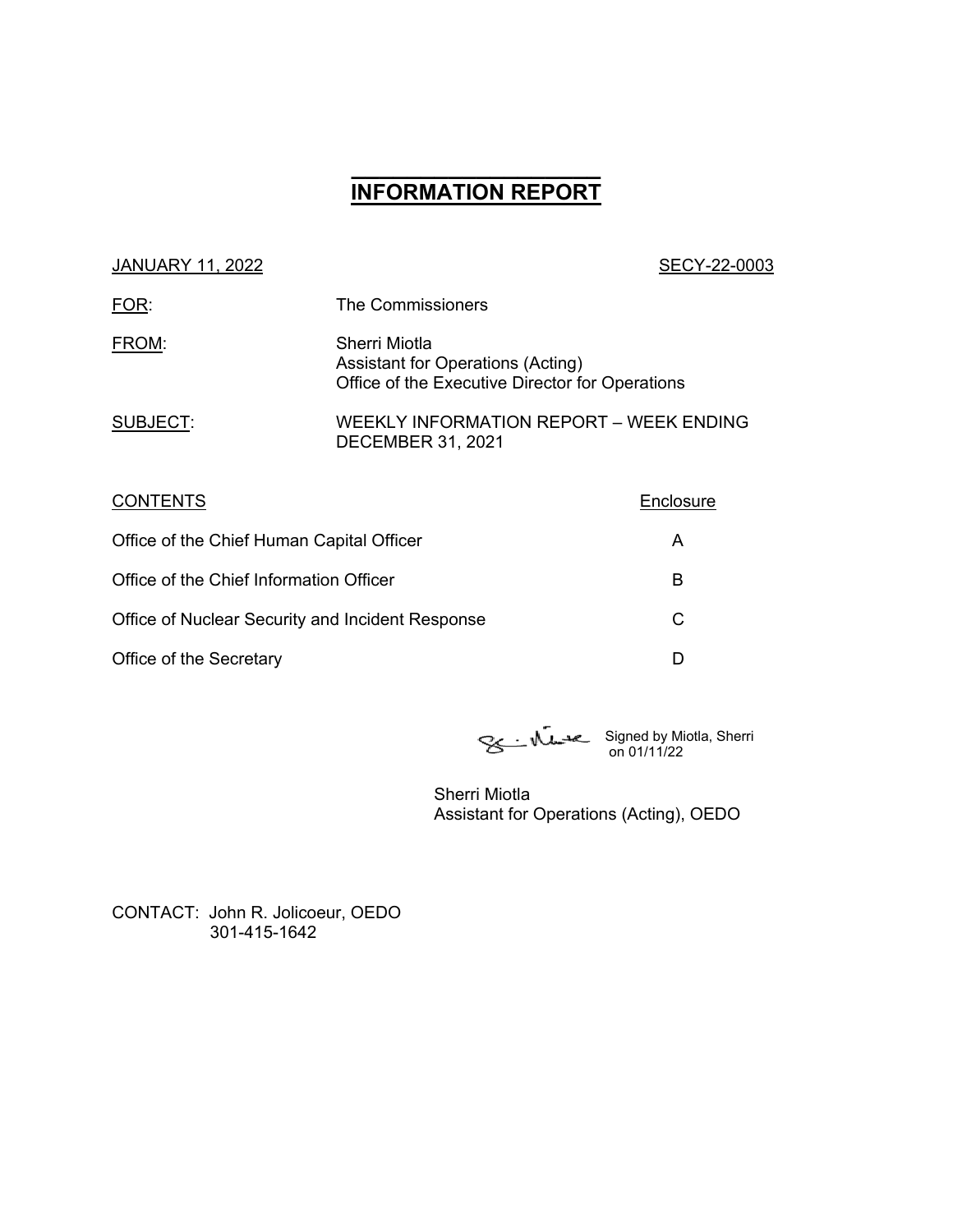# SUBJECT: WEEKLY INFORMATION REPORT – WEEK ENDING DECEMBER 31, 2021, DATED JANUARY 11, 2022

# **DISTRIBUTION**:

EDO R/F AO R/F

| <b>ADAMS Accession No:</b><br>*via e-mail<br>ML220005A329 |                   |           |  |  |
|-----------------------------------------------------------|-------------------|-----------|--|--|
| <b>OFFICE</b>                                             | <b>OEDO</b>       | OEDO/AO   |  |  |
| <b>NAME</b>                                               | <b>JJolicoeur</b> | SMiotla   |  |  |
| <b>DATE</b>                                               | 1/06/2022         | 1/11/2022 |  |  |
|                                                           |                   |           |  |  |

 **OFFICIAL RECORD COPY**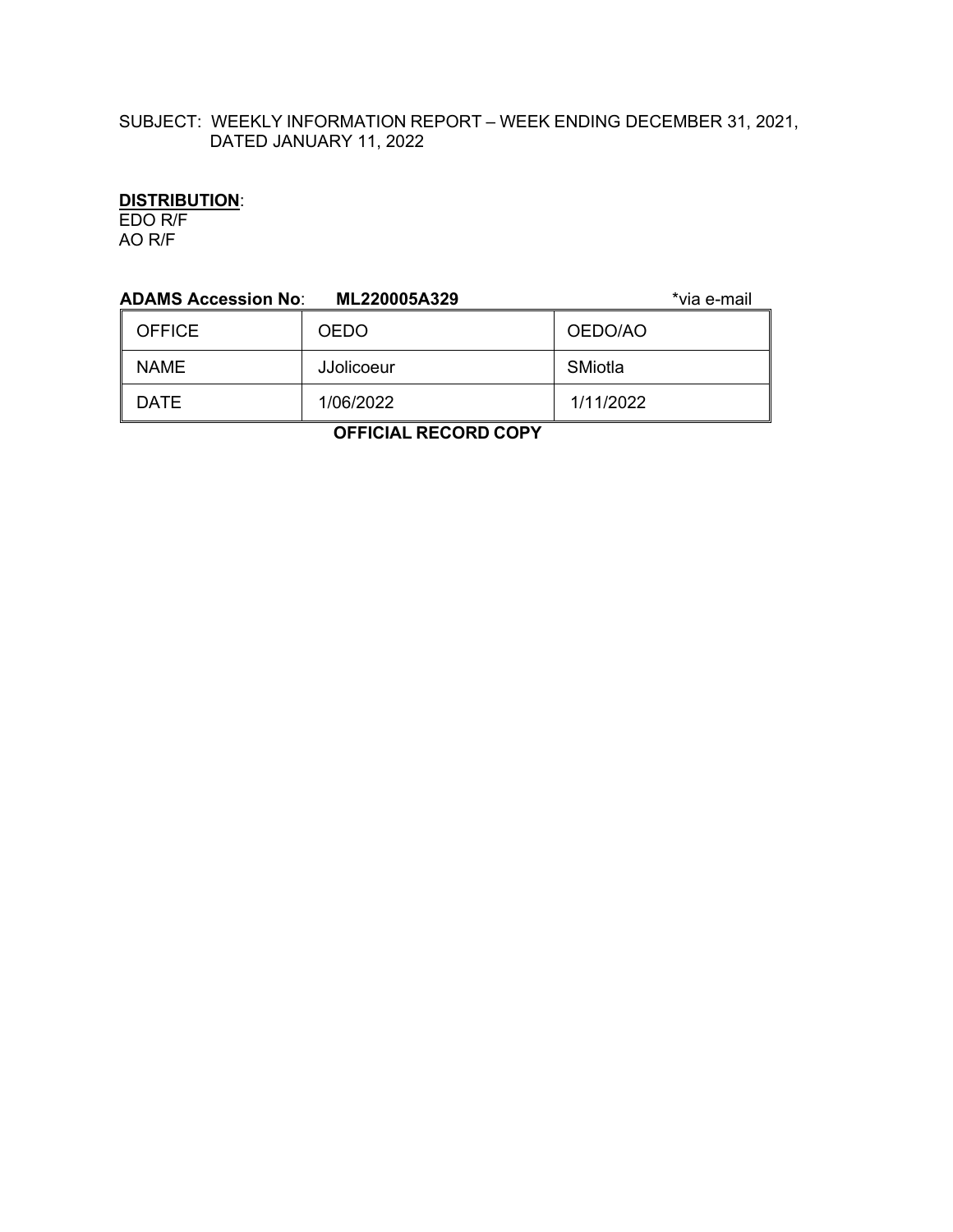# **Office of the Chief Human Capital Officer (OCHCO) Items of Interest Week Ending December 31, 2021**

| <b>ARRIVALS</b>            |                                          |                |  |  |
|----------------------------|------------------------------------------|----------------|--|--|
| <b>BERG, JOSHUA</b>        | <b>HEALTH PHYSICIST</b>                  | $R-I$          |  |  |
| COPELAND, JUSTIN           | <b>REACTOR INSPECTOR</b>                 | $R-II$         |  |  |
| <b>OBERBECK, HELEN</b>     | ADMINISTRATIVE SUPPORT TEAM LEADER       | R-IV           |  |  |
| <b>RETIREMENTS</b>         |                                          |                |  |  |
| AKE, JON P.                | SENIOR TECH ADVISOR GEOPHYSICAL ENG      | <b>RES</b>     |  |  |
| <b>BIGONESS, JEROME R.</b> | SENIOR INVESTIGATOR TASK LEADER          | O <sub>l</sub> |  |  |
| BOWER III, FRED L.         | <b>BRANCH CHIEF</b>                      | $R-I$          |  |  |
| BOYD, LENA M.              | PROGRAM ANALYST                          | O <sub>l</sub> |  |  |
| BUTCAVAGE, ALEXANDER J.    | <b>REACTOR INSPECTOR</b>                 | $R$ -II        |  |  |
| CALDWELL JR, ROBERT K.     | DEP DIR DIV OF NEW AND RENEWED LIC.      | <b>NRR</b>     |  |  |
| CAMERON, JAMNES L.         | ENFORCEMENT/INVESTIGATIONS OFFICER       | $R-III$        |  |  |
| CHIDICHIMO, GABRIELE H.    | <b>GOVERNMENT INFORMATION SPECIALIST</b> | <b>OCIO</b>    |  |  |
| CLARK, LISA B.             | <b>SENIOR ATTORNEY</b>                   | <b>OGC</b>     |  |  |
| COYLE, JAMES E.            | SENIOR PROGRAM ANALYST                   | <b>OCFO</b>    |  |  |
| CUDD, KAREN J.             | SENIOR IT SPECIALIST                     | <b>ADM</b>     |  |  |
| DEXTER, ROBERT F.          | <b>SECURITY SPECIALIST</b>               | <b>NSIR</b>    |  |  |
| DITTMAN, BERNARD F.        | <b>DIGITAL I&amp;C ENGINEER</b>          | <b>RES</b>     |  |  |
| DURAN-HERNANDEZ, DORA      | <b>REGULATIONS SPECIALIST</b>            | <b>NMSS</b>    |  |  |
| DYMEK, JOHN LAWRENCE       | <b>REACTOR INSPECTOR</b>                 | $R-II$         |  |  |
| ELLSBURY, RICHARD A.       | MODERNIZATION PROGRAM MANAGER            | <b>OCIO</b>    |  |  |
| ENGLISH, LANCE M.          | SR. COUNTERINTELLIGENCE PROG MANAGER     | <b>NSIR</b>    |  |  |
| FRETZ JR, ROBERT J.        | SR. ENFORCEMENT SPECIALIST               | <b>OE</b>      |  |  |
| <b>GRENIER, BERNARD L.</b> | PROGRAM TECHNICAL ASSISTANT              | <b>NRR</b>     |  |  |
| HANKS, DAVID H.            | SR INTL SAFEGUARDS TECHNICAL ANALYST     | <b>NMSS</b>    |  |  |
| HARRISON, DONALD G.        | SR LEVEL ADV FOR RISK ASSESSMENT         | <b>NMSS</b>    |  |  |
| HAUSMAN, CHERYL A.         | PROGRAM ASSISTANT                        | $R-III$        |  |  |
| HAUSMAN, GEORGE M.         | SENIOR REACTOR INSPECTOR                 | $R-III$        |  |  |
| HISER JR, ALLEN L.         | SR TECH ADV FOR LIC RENEW AGING MANAG    | <b>NRR</b>     |  |  |
| HOFFMAN, KEITH             | <b>MATERIALS ENGINEER</b>                | <b>NRR</b>     |  |  |
| HOLONICH JR, JOSEPH J.     | <b>SENIOR PROJECT MANAGER</b>            | <b>NRR</b>     |  |  |
| HOWE, DONNA B.             | <b>SR. HEALTH PHYSICIST</b>              | <b>NMSS</b>    |  |  |

JANUARY 11, 2022 ENCLOSURE A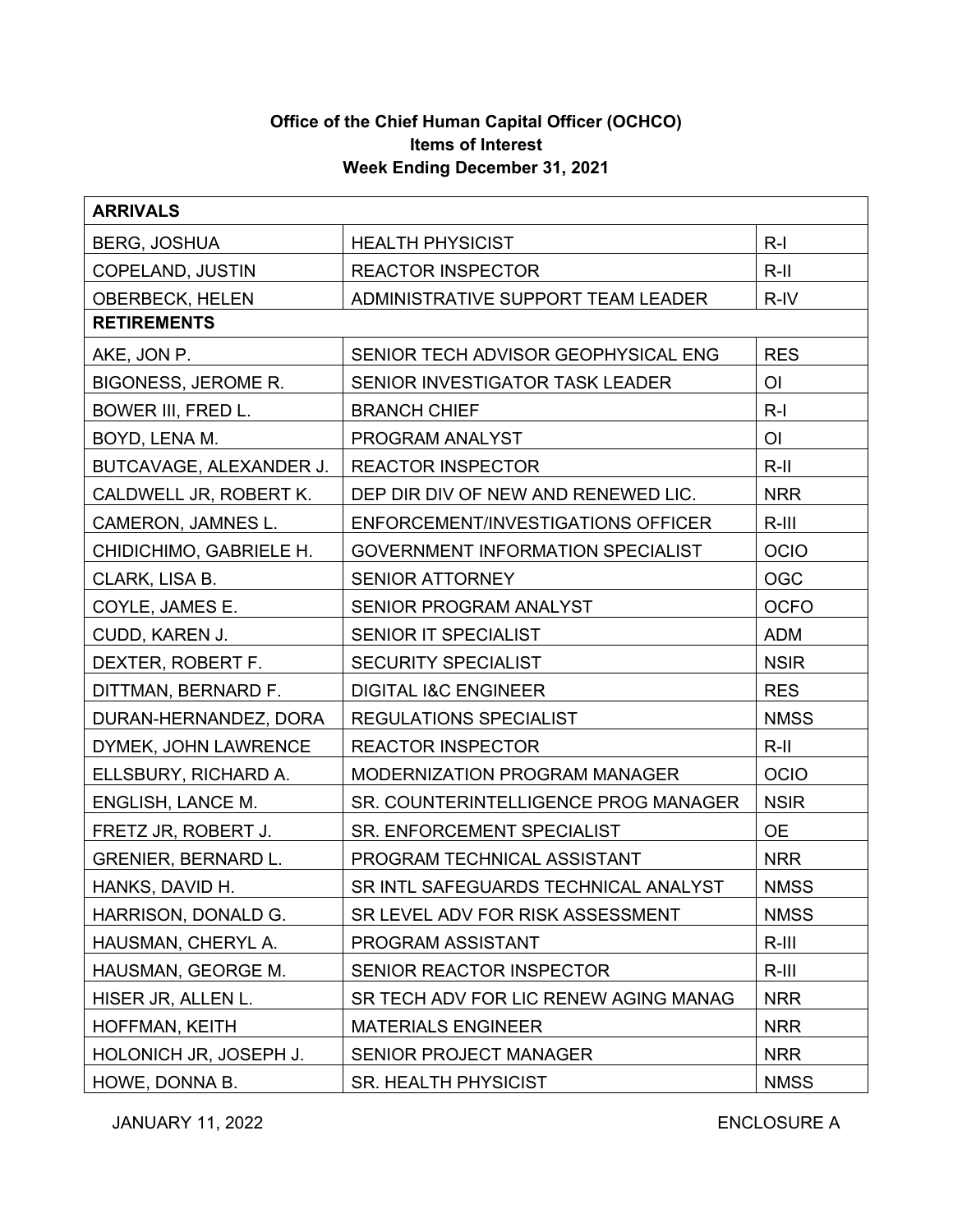| <b>RETIREMENTS</b>     |                                             |                |
|------------------------|---------------------------------------------|----------------|
| HUFFERT, ANTHONY M.    | SENIOR HEALTH PHYSICIST                     | <b>NMSS</b>    |
| ISSA, ALFRED N.        | <b>REACTOR SYSTEMS ENGINEER</b>             | <b>NRR</b>     |
| KAHLER, ROBERT E.      | <b>BRANCH CHIEF</b>                         | <b>NSIR</b>    |
| KAUFFMAN, LAURIE A.    | <b>HEALTH PHYSICIST</b>                     | $R-I$          |
| KIM, SUN H.            | <b>RECORDS &amp; INFORMATION MANAGEMENT</b> | <b>OCIO</b>    |
| KING, MARK S.          | SENIOR REACTOR SYSTEMS ENGINEER             | <b>NRR</b>     |
| KROEGER, ANN M.        | ADMINISTRATIVE ASSISTANT                    | $R$ -II        |
| LANZISERA, PENNY A.    | SENIOR HEALTH PHYSICIST                     | $R-I$          |
| LEA JR, EDWIN          | REGIONAL GOVERMENTAL LIAISON OFFICER        | $R-II$         |
| MADNI, IMTIAZ K.       | SENIOR REACTOR SYSTEMS ENGINEER             | <b>NRR</b>     |
| MOREY, DENNIS C.       | <b>BRANCH CHIEF</b>                         | <b>NRR</b>     |
| MUNDAY, JOEL T.        | DEPUTY REGIONAL ADMINISTRATOR               | $R$ -II        |
| MURPHY, BUFORD J.      | DIRECTOR, DIV. OF RESOURCE MGMT & ADM       | R-IV           |
| NGUYEN, DUC T.         | <b>ELECTRICAL ENGINEER</b>                  | <b>NRR</b>     |
| NICHOLSON, JOHN J.     | SENIOR HEALTH PHYSICIST                     | $R-I$          |
| O'DOWD, DENNIS P.      | <b>HEALTH PHYSICIST (INSPECTOR)</b>         | $R-III$        |
| ORLANDO, DOMINICK A.   | <b>SR. PROJECT MANAGER</b>                  | <b>NMSS</b>    |
| PASQUALE, DANIEL J.    | SR REACTOR OPERATIONS ENGINEER              | O <sub>l</sub> |
| PETTIS JR, ROBERT L.   | SENIOR REACTOR ENGINEER                     | <b>NRR</b>     |
| PHAM, THOMAS N.        | SENIOR SAFEGUARDS TECHNICAL ANALYST         | <b>NMSS</b>    |
| PRETZELLO, ANDREW J.   | DEPUTY DIR., DIV. OF REACTOR SAFETY         | $R-II$         |
| RAZZAQUE, MUHAMMAD M.  | <b>NUCLEAR ENGINEER</b>                     | <b>NRR</b>     |
| RECKLEY, WILLIAM D.    | <b>SENIOR PROJECT MANAGER</b>               | <b>NRR</b>     |
| RINER, PATSY K.        | FINANCIAL MANAGEMENT ANALYST                | <b>OCFO</b>    |
| ROSSI, ROBERTA F.      | <b>GOVERNMENT INFO SPECIALIST (FOIA)</b>    | <b>OE</b>      |
| RUDISAIL, STEVEN B.    | <b>EMERGENCY RESPONSE COORDINATOR</b>       | $R-II$         |
| SHAEFFER, SCOTT.       | <b>BRANCH CHIEF</b>                         | $R-II$         |
| SHEPARD, ALICE M.      | ADMINISTRATIVE SPECIALIST(FACILITIES)       | $R-II$         |
| STONE, ANN MARIE       | <b>BRANCH CHIEF</b>                         | $R-III$        |
| STROSNIDER, SUZANNE D. | <b>IT SPECIALIST</b>                        | <b>OCIO</b>    |
| TELSON, ROSS D.        | <b>REACTOR OPERATIONS ENGINEER</b>          | <b>NRR</b>     |
| THOMAS, BRIAN E.       | DEP DIR.DIV.OF PHYSICAL CYBER SEC POL       | <b>NSIR</b>    |
| TIKTINSKY, DAVID       | SENIOR PROJECT MANAGER                      | <b>NMSS</b>    |
| <b>VEGEL, ANTON</b>    | DIR, DIV OF REACTOR PROJECTS                | R-IV           |

JANUARY 11, 2022 ENCLOSURE A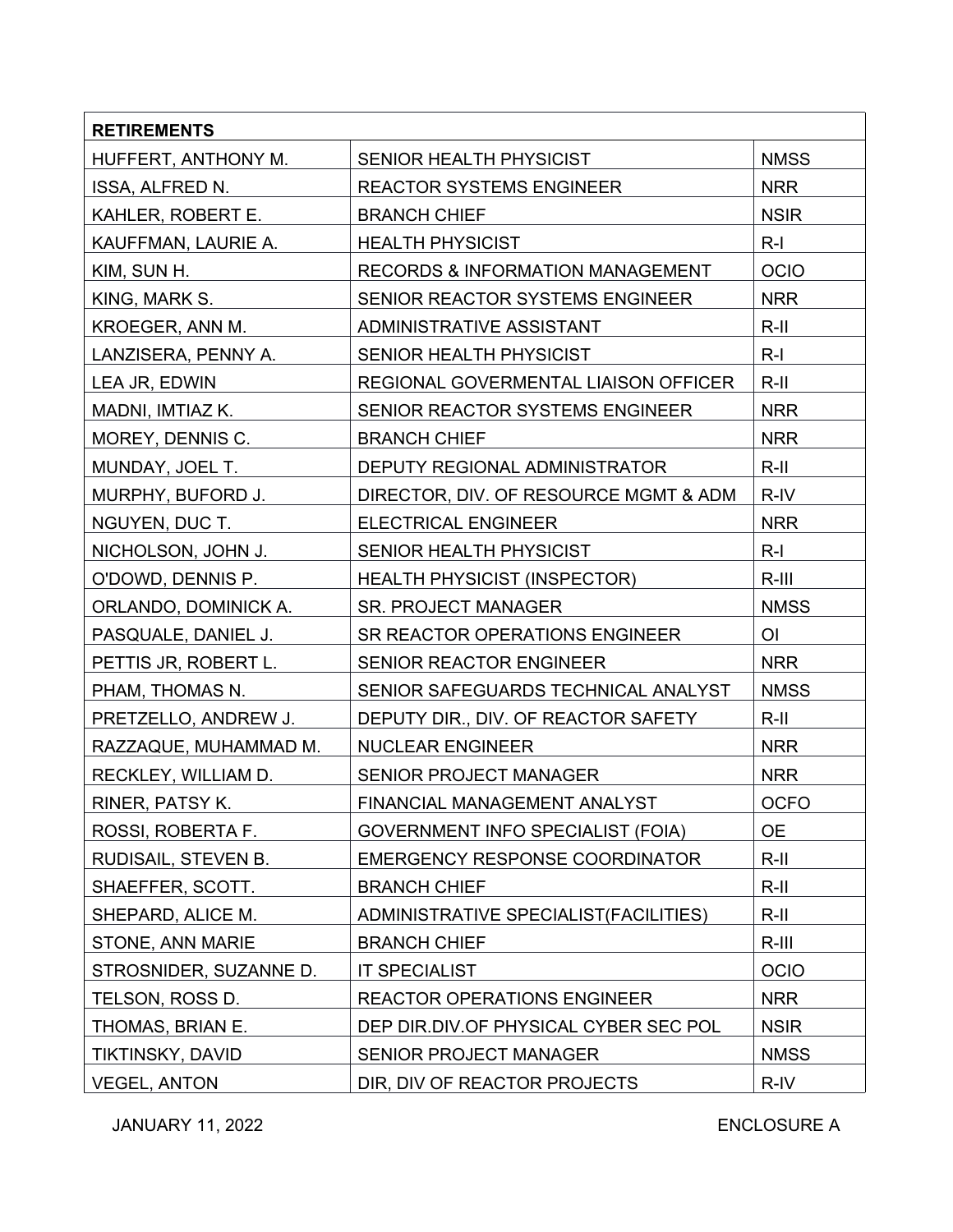| <b>RETIREMENTS</b>    |                                       |             |  |
|-----------------------|---------------------------------------|-------------|--|
| <b>VILLAR, SHERYL</b> | <b>MANAGEMENT ASSISTANT</b>           | $R-I$       |  |
| WALL, YVONNE M.       | ADMINISTRATIVE ASSISTANT              | <b>NSIR</b> |  |
| WILLIAMS, TAMERA D.   | MANAGEMENT AND PROGRAM ANALYST        | <b>NRR</b>  |  |
| WILLIAMS, WILLIAM A.  | <b>BUILDING MANAGEMENT SPECIALIST</b> | <b>ADM</b>  |  |
| WOLFGANG, ROBERT J.   | <b>SENIOR MECHANICAL ENGINEER</b>     | <b>NRR</b>  |  |
| YOUNG, MITZI A.       | <b>SENIOR ATTORNEY</b>                | <b>OGC</b>  |  |
| ZABEL, JOSEPH M.      | SENIOR COMMUNICATION SPECIALIST       | <b>RES</b>  |  |

| <b>DEPARTURES</b>             |                                        |              |  |  |
|-------------------------------|----------------------------------------|--------------|--|--|
| <b>BALES, MICHELLE F.</b>     | SR. REACTOR SYS ENG (FUEL DESIGN)      | <b>RES</b>   |  |  |
| <b>BASS, CHRISTOPHER LEON</b> | <b>INFORMATION SECURITY SPECIALIST</b> | <b>NSIR</b>  |  |  |
| <b>CURRY, IAN ROBERT</b>      | <b>LAW CLERK</b>                       | <b>ASLBP</b> |  |  |
| <b>GLOWACKI, BRIAN</b>        | STUDENT ENGINEER (CO-OP)               | <b>NMSS</b>  |  |  |
| KAISER, RICHARD A.            | <b>HEALTH PHYSICIST</b>                | R-IV         |  |  |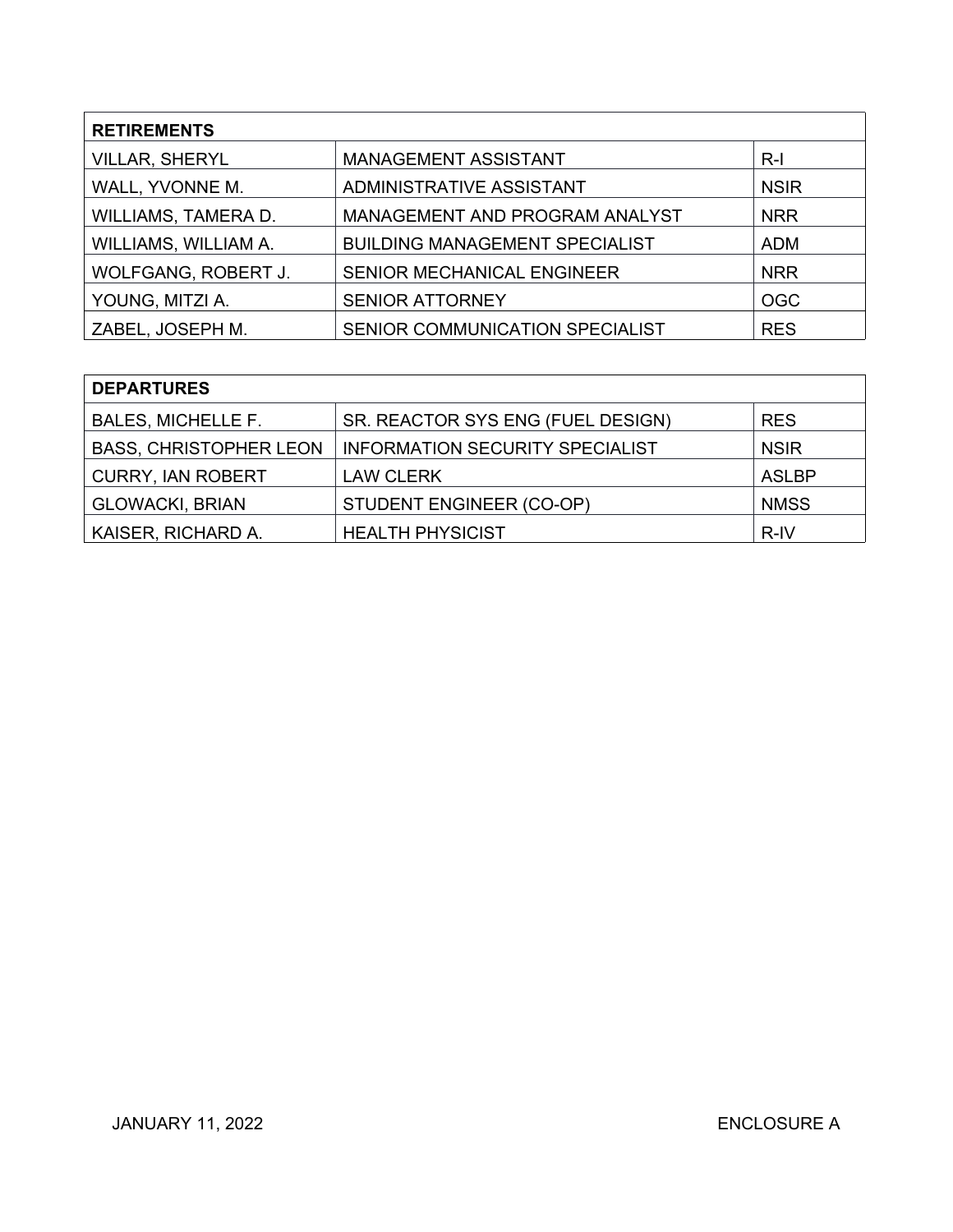# **Office of the Chief Information Officer (OCIO) Items of Interest Week Ending December 31, 2021**

Freedom of Information Act (FOIA) and Privacy Act (PA) Requests, Appeals, and Consultations Received During the Period of December 27 – December 30, as submitted by requester

| <b>Tracking</b><br><b>Number</b> | Requester's<br><b>Name</b> | Requester's<br>Organization             | <b>Request Description</b>                                                                                                                                                                                                                                                                                                                                                                                                                                                                                                                                                                                                                                                                                                                                                                             | <b>Received</b><br><b>Date</b> |
|----------------------------------|----------------------------|-----------------------------------------|--------------------------------------------------------------------------------------------------------------------------------------------------------------------------------------------------------------------------------------------------------------------------------------------------------------------------------------------------------------------------------------------------------------------------------------------------------------------------------------------------------------------------------------------------------------------------------------------------------------------------------------------------------------------------------------------------------------------------------------------------------------------------------------------------------|--------------------------------|
| 2022-<br>000052                  | Kirsten Berg               | ProPublica                              | All email communications sent or<br>received by Deputy Secretary of<br>Energy (now Acting Secretary of<br>Energy) Dan Brouillette - involving<br>any of the following entities and/or<br>employees, attorneys, board<br>members, or representatives of the<br><b>USAA (United Services Automobile</b><br>Association), including but not limited<br>to, any messages sent or received<br>from the domain "@usaa.com"; and<br>any and all emails sent or received by<br>Deputy Secretary of Energy (now<br>Acting Secretary of Energy) Dan<br>Brouillette-that contain any of the<br>following terms: "USAA", and "United<br>Services Automobile Association.<br>Date range of August 8, 2017 to<br>present.                                                                                            | 12/29/2021                     |
| 2022-<br>000053                  | Thomas<br>Devine           | Government<br>Accountability<br>Project | All documents and communications,<br>for the time period of January 20,<br>2017 to the present, regarding: 1.<br>Civil nuclear cooperation with Middle<br>Eastern countries, most notably Saudi<br>Arabia; 2. The "Middle East Marshall"<br>Plan;" 3. Negotiation of a U.S. Saudi<br>"123" Civil Nuclear Cooperation<br>Agreement; 4. Documents, briefings,<br>correspondences, and/or telephone<br>conversations regarding the<br>"International Peace Power and<br>Prosperity" (IP3 Corporation) and its<br>proposal for nuclear and cyber<br>cooperation with various Middle<br>Eastern countries, to include Saudi<br>Arabia; and 5. Documents and<br>deliberations regarding<br>Westinghouse, to include its March<br>2017 bankruptcy and the U.S.<br>government's subsequent policy<br>response. | 12/30/2021                     |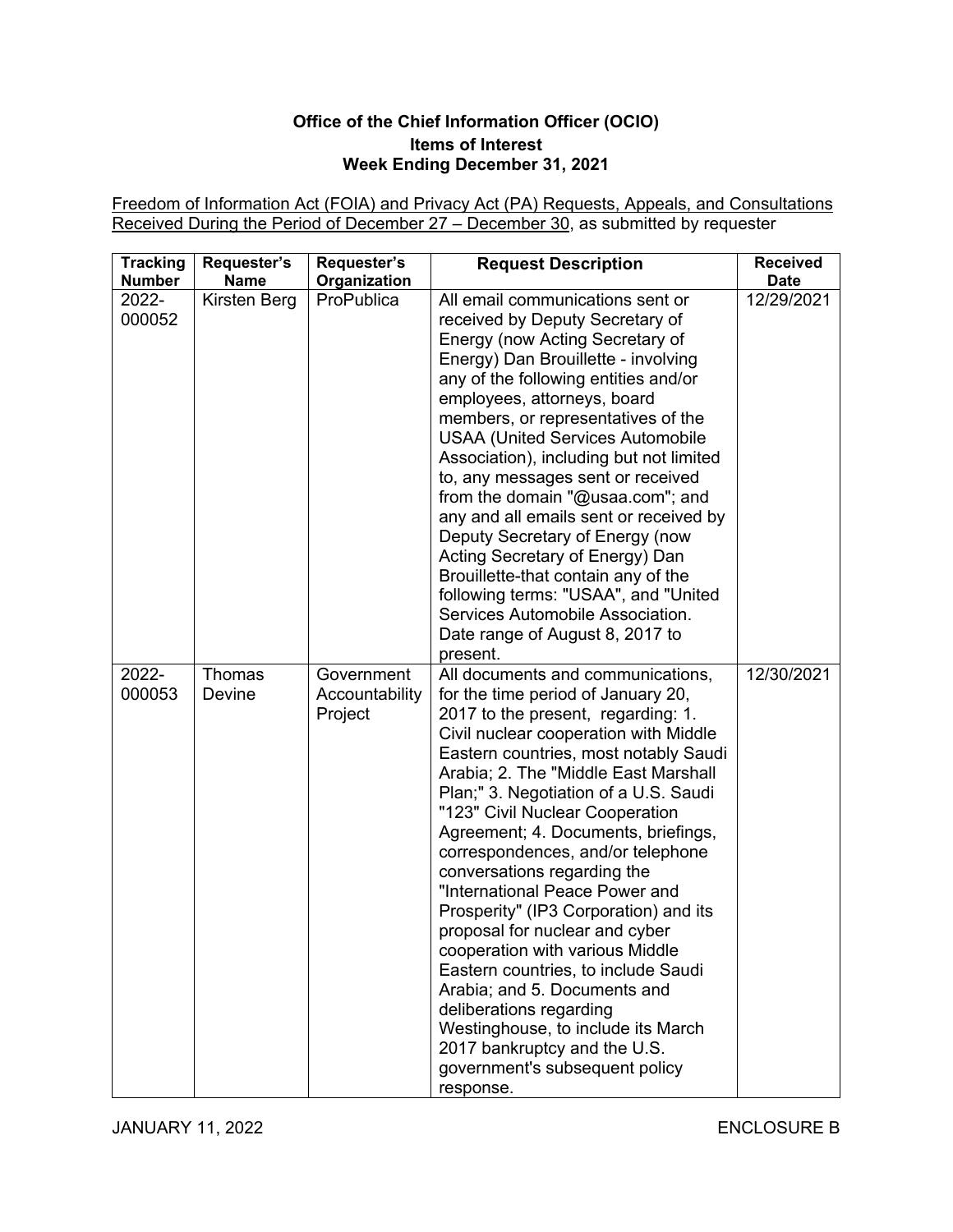#### **Office of Nuclear Security and Incident Response (NSIR) Items of Interest Week Ending December 31, 2021**

## **NRC Notifies Licensees of Fee Increase in the Criminal History Program**

On December 29, a notice was published in the Federal Register (86 FR 74109) to notify licensees about the Criminal History Program fee increase (from \$10 to \$35) effective March 01, 2022. The public website has also been updated to reflect the fee increase.